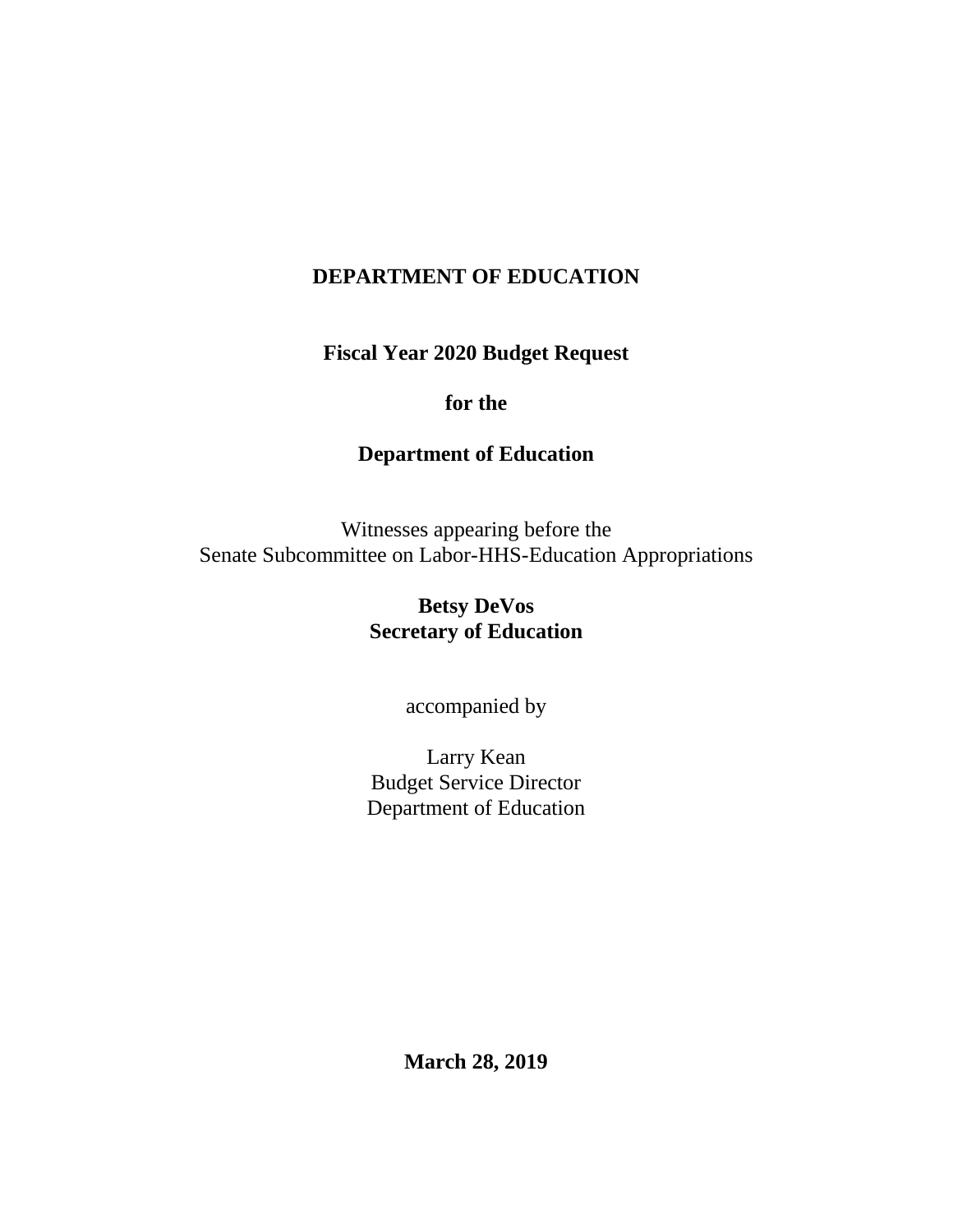#### **DEPARTMENT OF EDUCATION**

### **Statement by Betsy DeVos Secretary of Education on the U.S. Department of Education Fiscal Year 2020 Budget Request**

Mr. Chairman, Ranking Member Murray, and Members of the Subcommittee:

Thank you for the opportunity to testify on the President's Fiscal Year 2020 Budget Request for the Department of Education.

The Department's mission is to promote student achievement and preparation for global competitiveness by fostering educational excellence and ensuring equal access. We can best accomplish this when we come alongside teachers and parents in their efforts to help each student pursue the education that works for them.

This Budget supports this Administration's commitment to expanding education freedom. It maintains funding for key formula grants and makes targeted investments of taxpayer dollars in education freedom for school leaders, for teachers, and for students and their families. The Budget would also expand the opportunity to use Pell Grants for high-quality, short-term training, enhance workforce development and career and technical education, and streamline and improve student loan repayment.

Elsewhere in the President's fiscal year 2020 budget, the Administration is proposing a Federal tax credit to encourage voluntary contributions, of up to a national cap of \$5 billion each year, to provide scholarships to elementary and secondary students. I would like to make three key points about Education Freedom Scholarships that we hope will help the tax credit win broad support in Congress.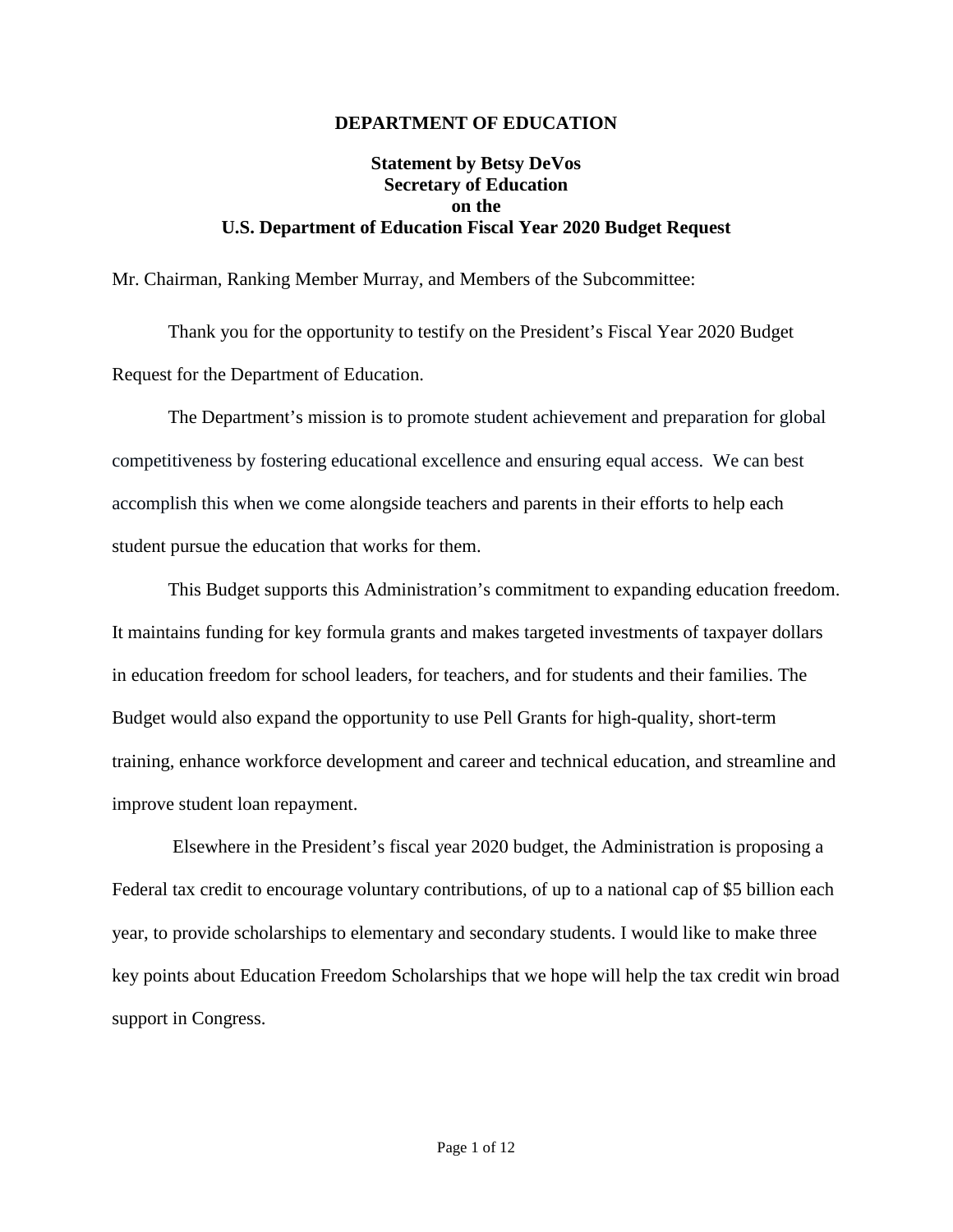First, it relies entirely on voluntary contributions to State-identified, non-profit organizations that give scholarships to elementary and secondary students. So, the proposal does not divert a single penny from public school teachers or public school students. It is merely a mechanism to empower families to choose the best educational options for their children.

Second, it is not a Federal program. States will control the design of their own programs. States will determine which students will be eligible, which educational providers can participate, how much scholarships should be, and every other detail.

Finally, the proposal is not just for students who wish to attend private schools. States can decide to use scholarships to expand public school options—such as career and technical education (CTE), apprenticeships, dual enrollment programs, or transportation to out-of-zone schools. We hope States will empower families to choose all options including private education, but I am also committed to letting States make their own decisions when it comes to their scholarship programs.

The President's 2020 Budget also demonstrates fiscal discipline. When it comes to domestic discretionary education spending over the past couple of years, Congress has ignored the Administration's recommendations. In fact, Congress has increased the Department's discretionary spending by billions of dollars.

Since President Trump took office, Congressional appropriations for U.S. Department of Education programs have increased dramatically—in spite of the Administration's call to slow spending. We are not doing our children any favors when we borrow from their future in order to invest in systems and policies that are not yielding better results. Overwhelming Federal debt may prove to be the single greatest barrier that future generations will face in trying to achieve the full potential of the American dream, and we cannot continue to kick that can down the road.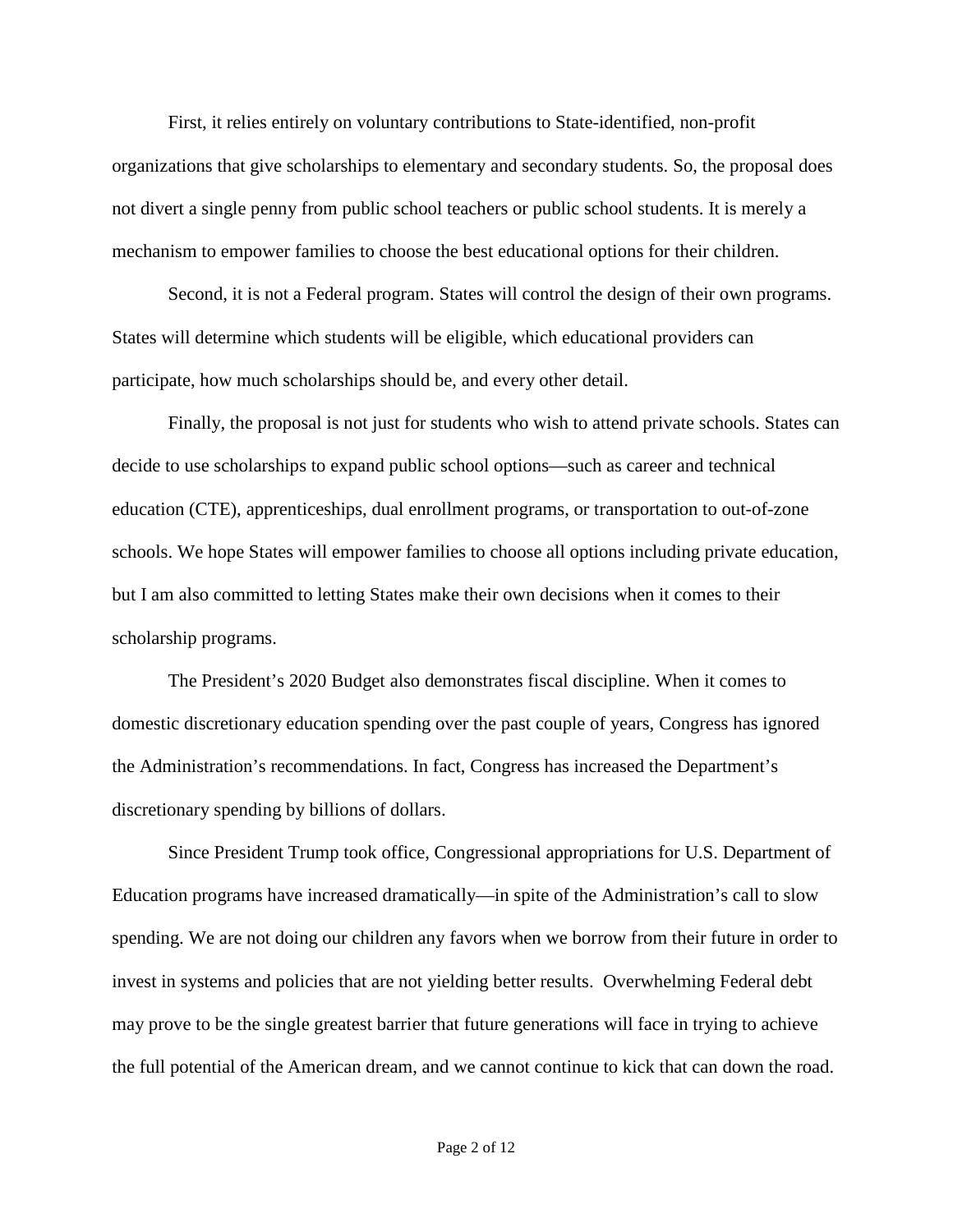For fiscal year 2017, Congress appropriated a total of \$68.2 billion in discretionary funds. For fiscal year 2019, Congress appropriated \$71.1 billion—an increase of 4.2 percent.

American taxpayers cannot afford these sorts of increases. What's more, this Administration dispenses with the tired notion that more spending equals better results in education. For years, American taxpayers have been asked to send bigger portions of their paychecks to the Government, which promises more money will cure what ails education. But too many students are still left unprepared. So, the President's fiscal year 2020 Budget includes \$64.0 billion in new discretionary budget authority, a reduction of \$7.1 billion from the fiscal year 2019 appropriated level, or a 10 percent decrease.

American taxpayers have other reasons to be concerned about education spending. Postsecondary education discretionary and mandatory funding would make available \$131 billion in new taxpayer-financed student aid to postsecondary students this year, with \$100 billion of that total in new student loans, adding to the almost \$1.5 trillion in the Federal student loan portfolio. Federal Student Aid's loan portfolio is the largest consumer loan portfolio in America—larger than that of J.P. Morgan and Bank of America. And 43 percent of those student loans are in default, more than 30-days delinquent, or negatively amortized. Another 20 percent of loans are in forbearance or deferment. Only 24 percent of all loans are being reduced by at least one dollar in principal, which means the rest of them are growing in size rather than shrinking, even if borrowers are meeting the terms of their repayment plan and all legal obligations. American students need to understand that they are digging themselves into a deep financial hole and taxpayers deserve fiscal restraint because they are the ones that could ultimately be left holding the bag. That is why the Budget proposes crucial student loan reforms which I will discuss in more detail below.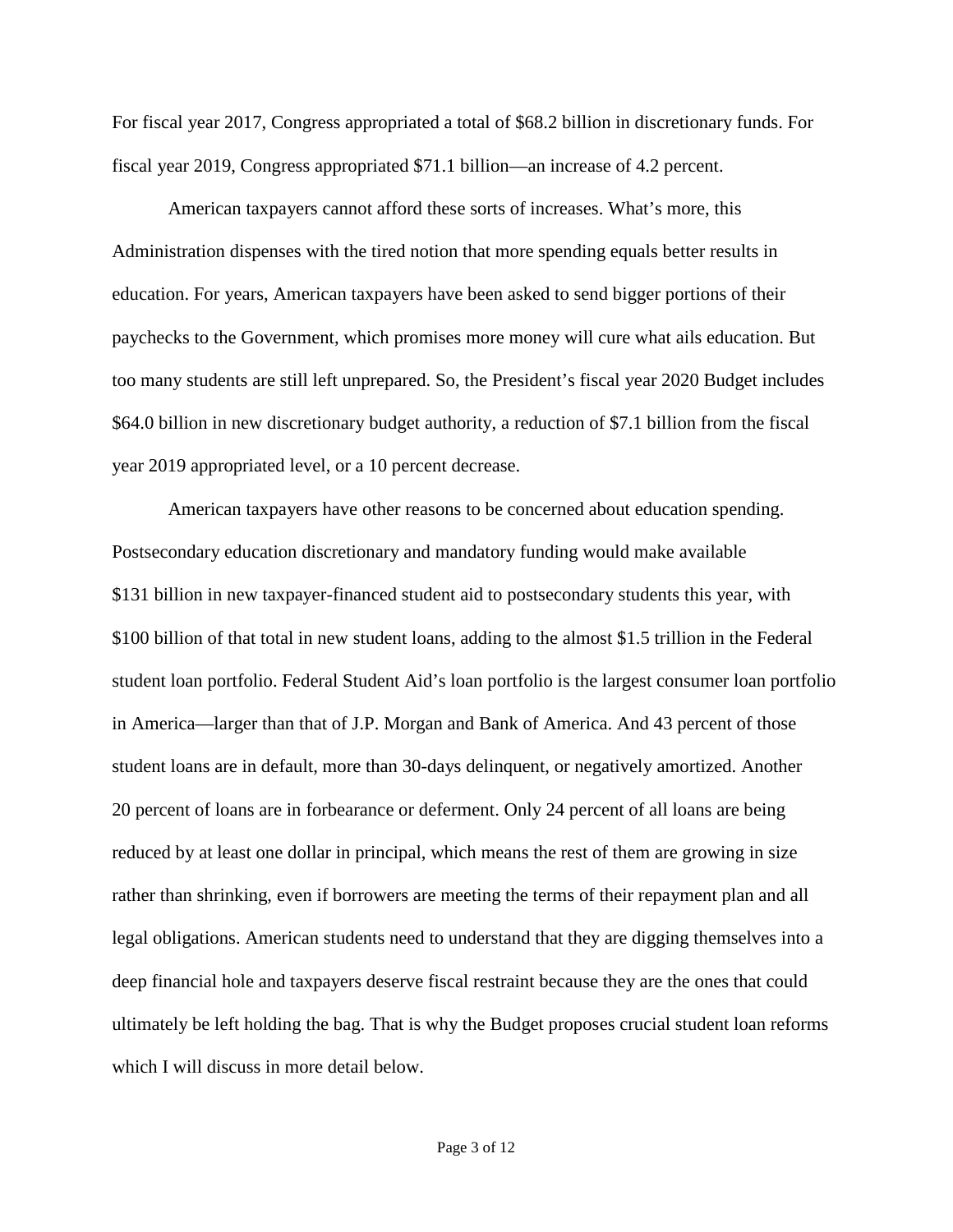#### ELEMENTARY AND SECONDARY EDUCATION

In the area of elementary and secondary education, the Budget request reflects our continued commitment to providing States and those closest to students with the resources and flexibility to ensure that students facing the greatest challenges can pursue a great education. In particular, we have protected funding for the key formula grant programs that support America's most vulnerable children. To supplement State and local efforts to support nearly 25 million lowincome children, the Budget proposes \$15.9 billion for the Title I program—the same level as the fiscal year 2019 appropriation. And to help support local efforts to serve nearly 7 million students with disabilities, the Budget proposes \$13.2 billion for Grants to States under IDEA. That's the same level as the fiscal year 2019 appropriation.

This Budget builds on our efforts to give families more freedom, so that families can find the best educational setting for their children. It contains more than \$650 million to support public school choice, including \$500 million for opening and expanding high-quality, public charter schools and for helping finance charter school facilities; \$107 million for public magnet schools; and \$50 million for districts that participate in a student-centered funding pilot that will help districts transition to transparent funding systems where school funding is based on student needs and money follows children to their schools.

The Budget also includes new investments to empower teachers and elevate the teaching profession. Specifically, we are proposing a \$200 million demonstration project under the Education Innovation and Research program that would provide individual professionaldevelopment stipends, or teacher vouchers. These would replace district-driven, one-size-fits-all professional development activities with those that empower teachers to select training opportunities tailored to their individual needs and those of the students they are serving. In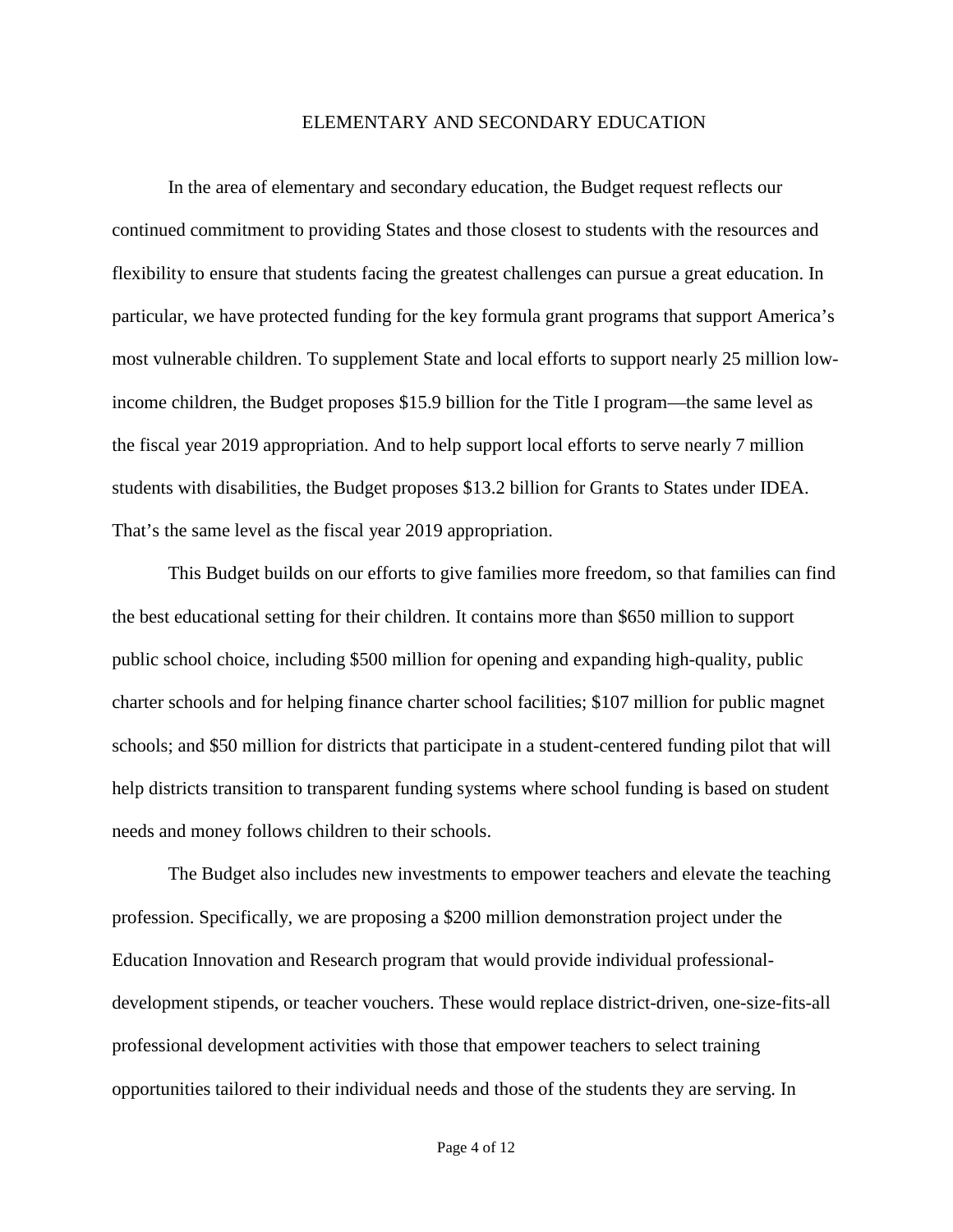several conversations and roundtables I've recently hosted, teachers consistently criticize the quality of the professional development programs they are forced to attend. These stipends will free teachers to study and learn what they know will most benefit themselves and their students—not what's dictated to them from the district office.

The request also includes \$200 million for the Teacher and School Leader (TSL) Incentive grant program to support a new competition focused primarily on the expansion of quality teacher mentoring and residency programs. Many of the classroom teachers I've met have spoken with great passion about the important role that high-quality mentors and residencies have played in helping them improve their knowledge and skill and become excellent instructors. Those who weren't so lucky describe how ill prepared they were for the classroom. We want to test whether good mentors and residency programs can cost-effectively improve both teacher induction and retention while creating compensated leadership opportunities for teacher mentors so that they choose to stay in the classroom, where their talents are most needed. The proposed fiscal year 2020 TSL competition also would test the impact of increased compensation on recruitment and retention of effective educators in high-need subjects such as STEM and computer science.

This Administration is committed to ensuring that students are able to learn in safe and secure educational environments. The Budget includes approximately \$700 million, an increase of nearly \$200 million compared to 2019 appropriation levels, for grant programs in the Departments of Education, Justice, and Health and Human Services, to give States and school districts resources they need should they choose to implement the recommendations of the Federal Commission on School Safety, which I co-chaired. At the Department of Education, we are proposing a \$100 million School Safety State Grant program that would help build State and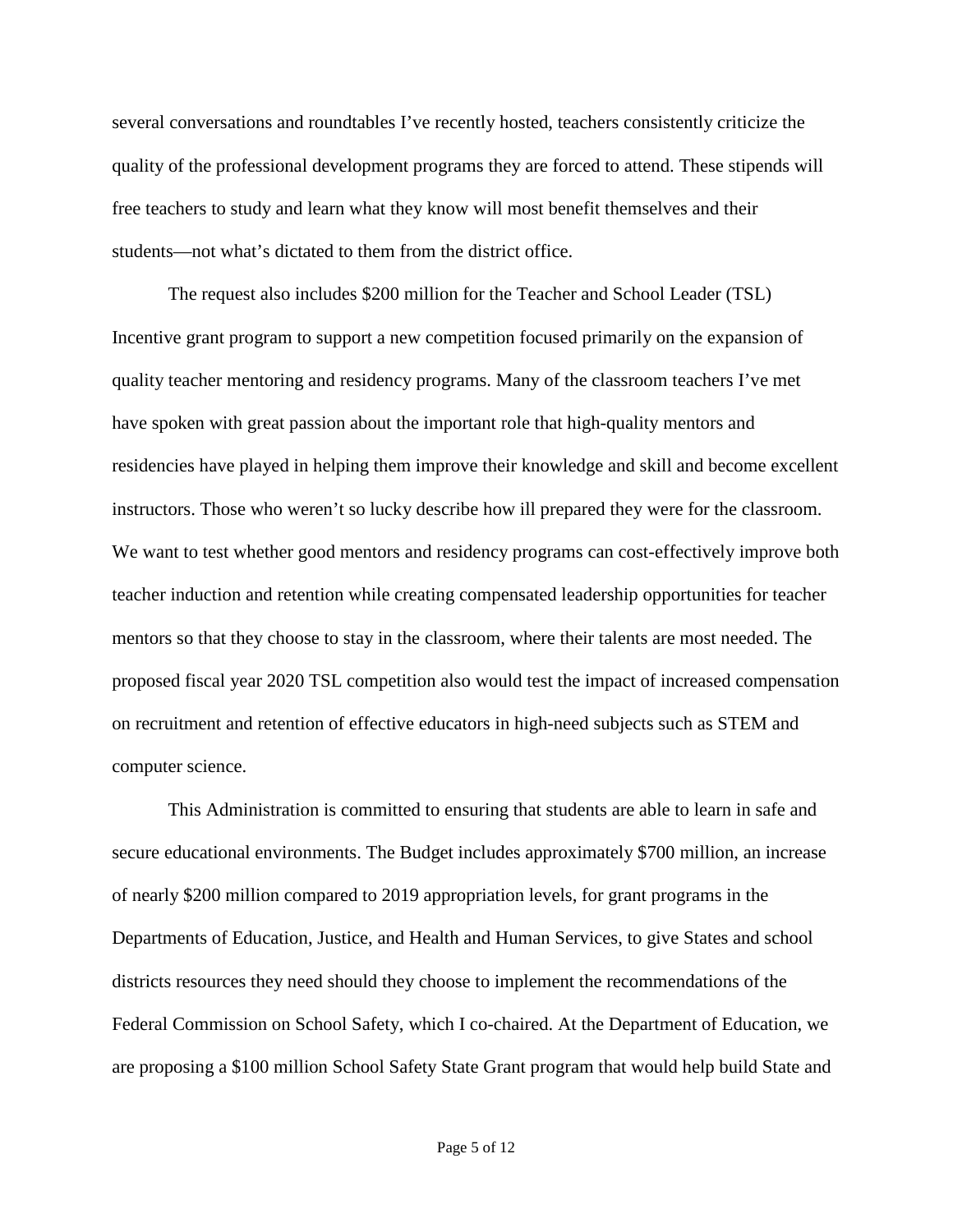local capacity to identify and address the wide range of school safety and student health concerns authorized under Title IV-A of the Elementary and Secondary Education Act (ESEA). Our request also would maintain support for other school safety programs such as School Climate Transformation Grants, Project Prevent Grants, and Mental Health Demonstration Grants.

To protect formula grants and to target our investments on key priorities, the Administration reduced or eliminated funding for several programs. We recognize that taxpayer funds aren't unlimited, and that means making some tough but necessary choices. We know that every program has a constituency that is impassioned about its importance, but as American families well understand, in order to stick with the budget, tough choices must be made and even beloved traditions must be abandoned in order to remain solvent.

First, the Budget does not include funding for the Supporting Effective Instruction State Grants authorized in Title II-A of the ESEA, saving \$2.1 billion compared to the fiscal year 2019 appropriation. States and local districts have primarily used these funds for teacher professional development and class-size reduction. The Administration believes such activities are better funded through State and local resources, and they could be funded through other Federal grants, including Title I of the ESEA. There is no evidence that the Federal taxpayer investments in existing professional development programs or class-size reduction have meaningfully improved student outcomes. In fact, students may be better served by being in larger classes, if by hiring fewer teachers, a district or state can better compensate those who have demonstrated high ability and outstanding results.

Second, the Budget does not include funding for Title IV-A's Student Support and Academic Enrichment Grants, saving \$1.2 billion compared to the fiscal year 2019 appropriation. These flexible funds are typically used by States and districts to enrich student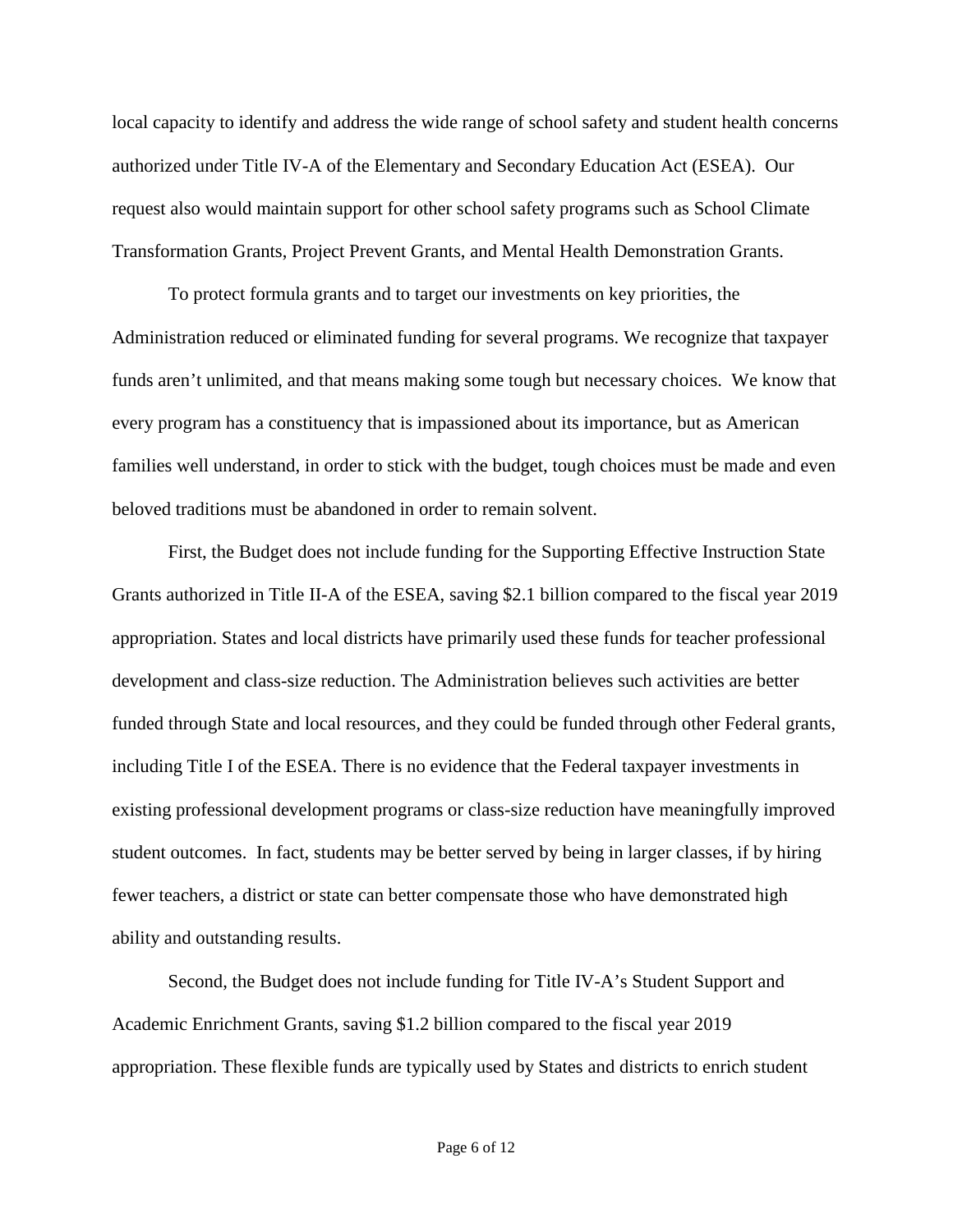academic programs, improve school environments, and deploy education technology. Title IV-A is neither well-structured nor sufficiently targeted, leading to most districts receiving less than \$30,000, too little money to have an impact. Title IV-A activities should be, and largely are, funded through State and local resources, as well as other Federal programs, including Title I grants.

Third, the Budget does not include funding for  $21<sup>st</sup>$  Century Community Learning Centers, saving \$1.2 billion compared to the fiscal year 2019 appropriation. Although beforeand after-school programs can improve student outcomes,  $21<sup>st</sup>$  Century Community Learning Center programs do not generate consistent student attendance or yield consistently improved academic outcomes. The Administration believes it would be more effective to have local, State, and private resources support activities that are designed to meet the unique needs of each community, as well as the needs of its students and parents.

#### CAREER PATHWAYS AND POSTSECONDARY EDUCATION

The fiscal year 2020 Budget supports students in continuing their lifelong learning journeys by investing in career and technical education, promoting multiple pathways to successful careers, and streamlining and improving Federal student aid programs. The Budget also continues support for Federal programs that help prepare low-income and minority students for postsecondary education and strengthen postsecondary institutions serving large proportions of minority students. These proposals support recent congressional efforts to modernize and reauthorize the Higher Education Act to be responsive to the needs of both students and employers.

The Budget includes \$1.3 billion for Career and Technical Education State grants, which help ensure that students have access to CTE opportunities in high school as well as a wide array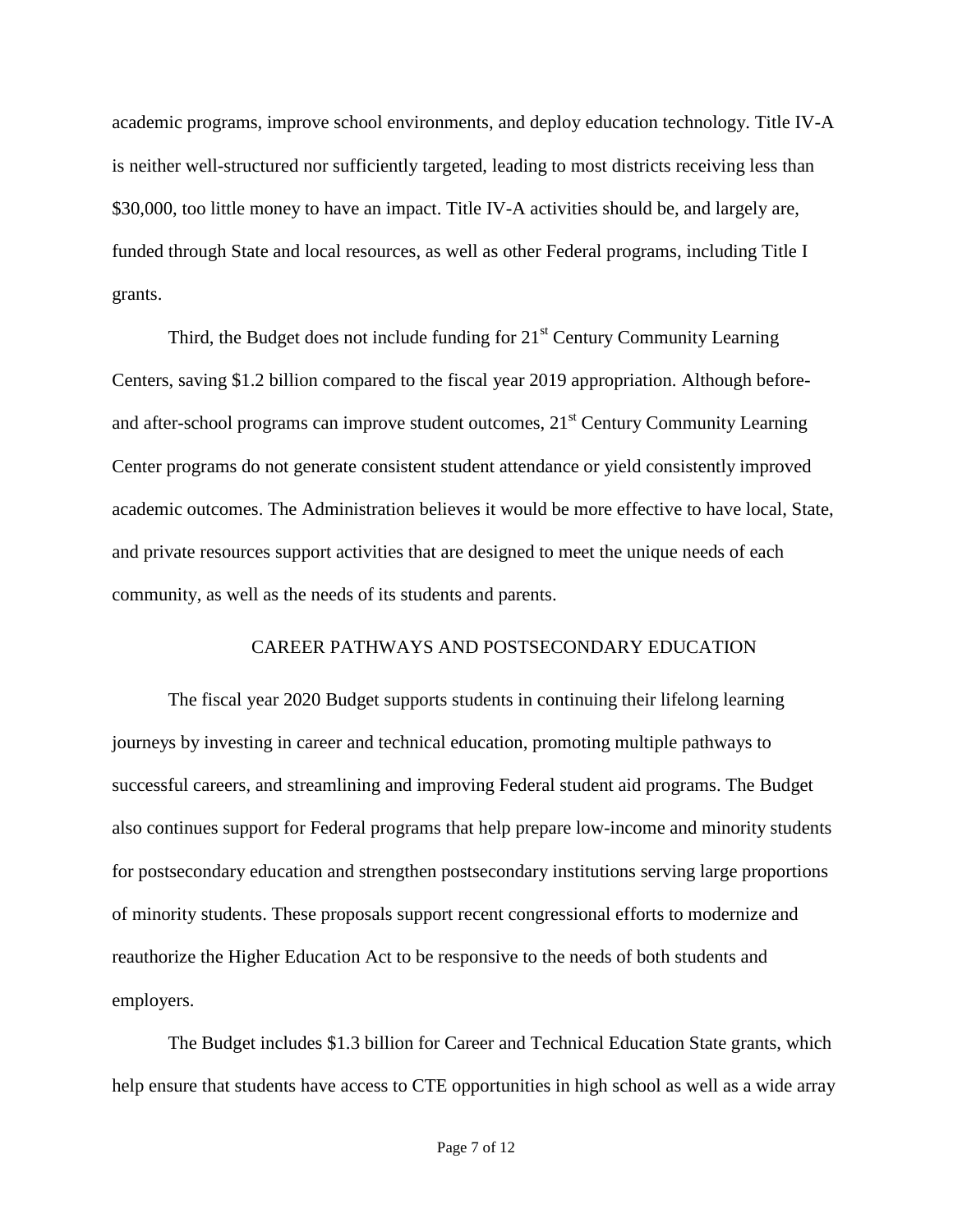of postsecondary options including certificate programs, applied associate degree programs, and apprenticeships. The Budget also includes \$20 million for CTE National activities to help students enter careers in STEM and information technology-related programs, such as advanced manufacturing, biotechnology, engineering technology, allied health, and mechanics. Additionally, the Budget proposes to double the American Competitiveness and Workforce Improvement Act fee for the H-1B program and direct 15 percent of the revenues to the CTE State Grants. The Budget includes \$60 million under Adult Education National Leadership Activities to support State efforts to create pre-apprenticeship programs that increase the number of adults who are able to meet the basic entrance requirements of apprenticeship programs. We have heard from too many employers that they want to provide apprenticeship opportunities, but cannot find interested participants who have the underlying math, science, and reading skills they need to succeed.

There are many paths to successful careers, and Federal student aid programs should be flexible enough to support students on the path of their choice. The Budget would expand Pell Grant eligibility to include high-quality short-term programs, helping more Americans access education programs that can prepare them for well-paying jobs in high-demand fields more quickly than traditional degree programs. We should give students access to a credential that saves them money and gets them into the workforce more quickly, so they can enjoy the many rewards associated with performing meaningful work and making a valued contribution.

The 2020 Budget would also reform campus-based aid programs by focusing limited resources on bolstering effective workforce development opportunities for students with the most need. The Budget proposes to reform the Federal Work-Study program to support workforce and career-oriented education opportunities for low-income undergraduate students, rather than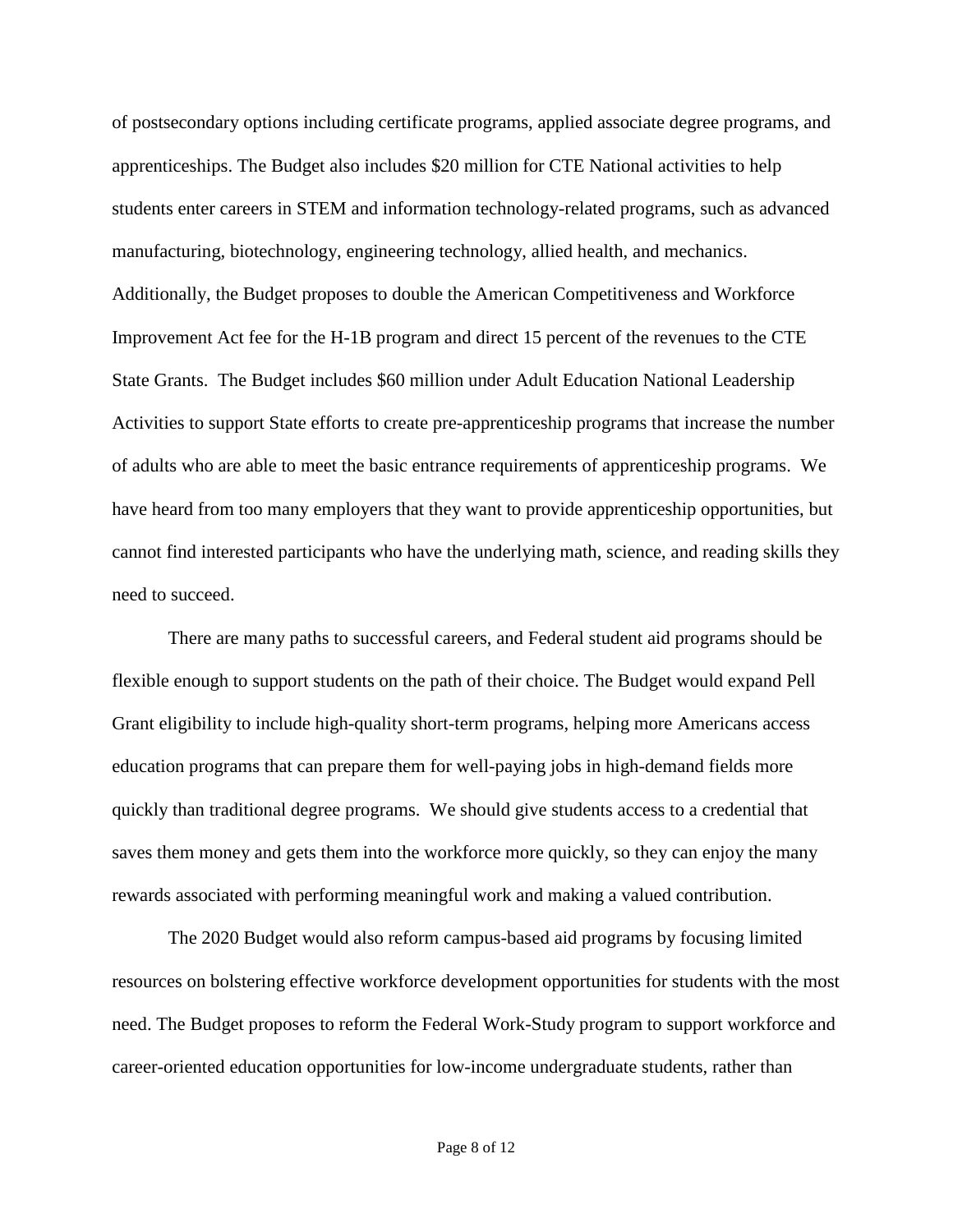subsidizing on-campus employment, so that low-income students are engaged in work experiences while in school that will lead to higher-paying jobs when they graduate. Our proposal also ends the system that diverts the largest portion of campus-based aid to the institutions that need it least and serve the fewest high-risk, high-need students. Our proposal would focus scarce funds on institutions enrolling high numbers of Pell Grant recipients, rather than their historical participation in the program. We can no longer tolerate a system that allows advantaged students to enjoy the prized summer internships while low-income students are limited to retail, grounds keeping, office, or food service jobs on campus that likely won't improve their longer term employability.

The 2020 Budget would also save \$840 million in fiscal year 2020 by eliminating the Federal Supplemental Education Opportunity Grant (SEOG) program, which currently allows institutions to provide grant aid to students that do not always have the greatest need for assistance and that provides disproportionate benefits to students already advantaged by attending more selective institutions.

Importantly, the Budget proposes to improve student loan repayment by consolidating multiple Income-Driven Repayment (IDR) plans into a single plan. The numerous IDR options currently offered to borrowers overly complicate choosing and enrolling in the right repayment plan, and provide disproportionate benefit to students who complete expensive graduate education, but are more likely to enjoy higher earning potential over their lifetime. The proposed single IDR plan would cap a borrower's monthly payment at 12.5 percent of discretionary income. For undergraduate borrowers, any balance remaining after 15 years of repayment would be forgiven. For borrowers with graduate debt, any balance remaining after 30 years of repayment would be forgiven. The Budget also proposes auto-enrollment for severely delinquent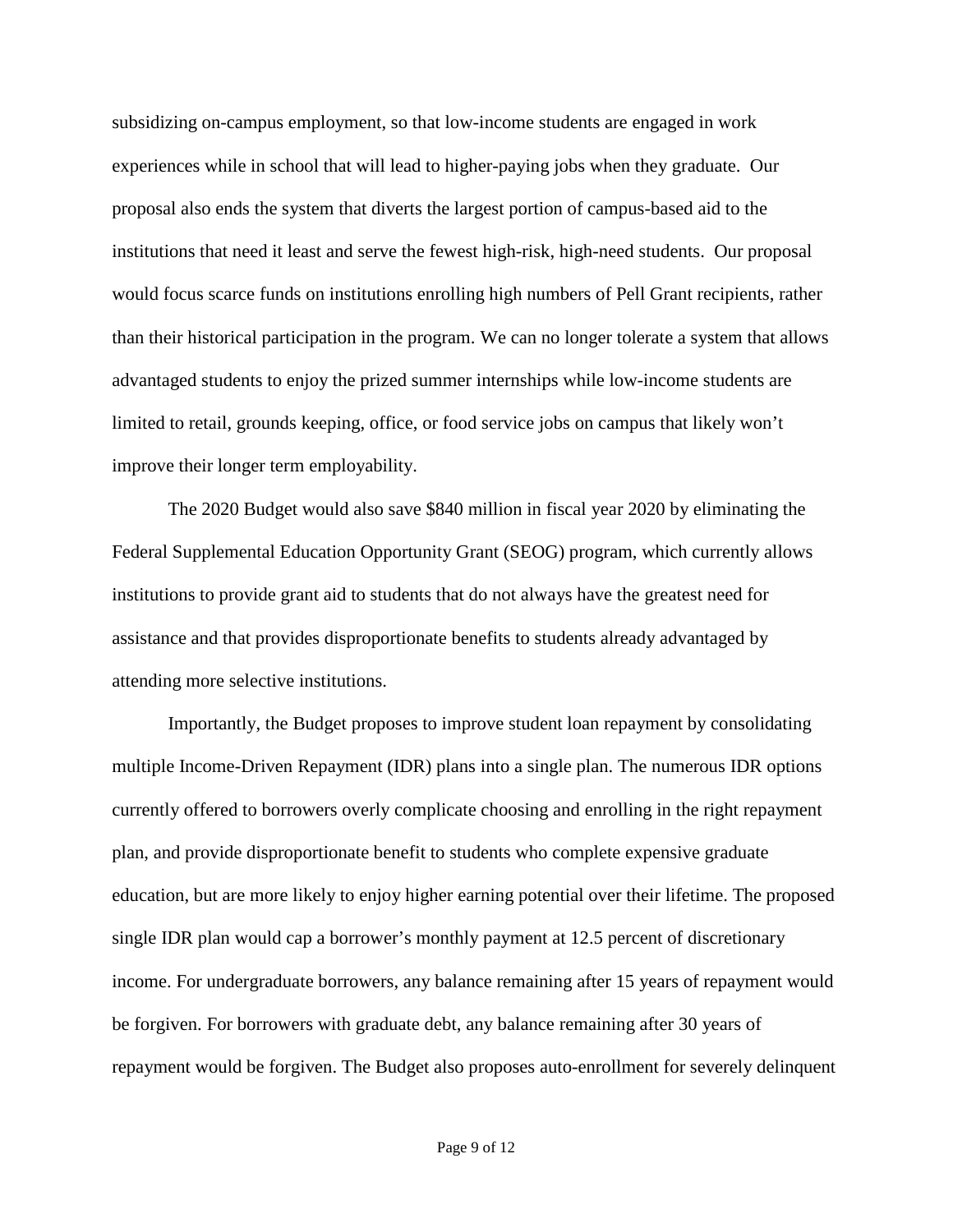borrowers and institutes a process for borrowers to consent to share income data for multiple years to reduce the burden on an individual borrower to submit forms and proof of earnings. To facilitate these improvements and to reduce improper payments, the Budget proposes to streamline the Department's ability to verify applicants' income data held by the Internal Revenue Service. This improvement would also make it easier for students to complete their FAFSA application and would reduce the added burden to institutions when they are asked to provide additional verification of student eligibility.

To further simplify the student loan program and take the Government out of picking winners and losers among students who may have the same debt and earn the same salary simply because their employers have a different tax status or their parents had different earnings—the fiscal year 2020 Budget proposes eliminating Public Service Loan Forgiveness (PSLF) and Subsidized Stafford Loans for new borrowers. The PSLF program is not only complicated for borrowers to navigate, partly because of how the program was designed when it began in 2007, but it also uses Government resources to encourage students to take jobs based on the tax-status of their employer, rather than on a student's unique talents or local workforce needs.

The Budget also discontinues the subsidized loan program, as it provides an after-the-fact benefit that doesn't help students complete their programs and does not take into account borrower earnings in their chosen professions. It sends the wrong message to suggest to students that just because their parents were low-income, they will be too. The President's Budget proposes to support all borrowers pursuing any career by streamlining multiple IDR plans into a single IDR plan which will allow borrowers to make affordable monthly payments based on their income.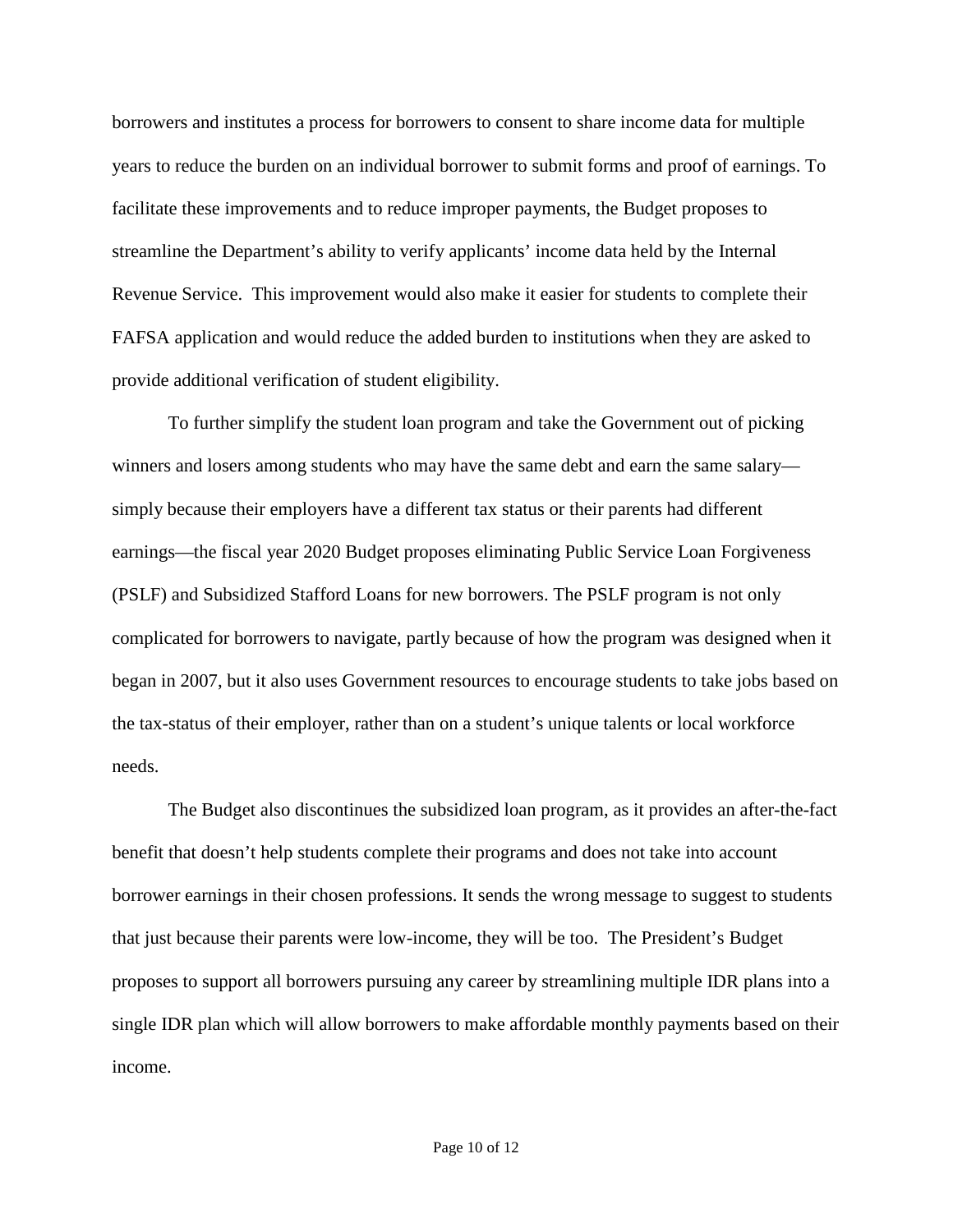In order to effectively implement the student aid programs, we are pursuing an innovative strategy to deliver Federal student aid services and information to our customers, and the Budget includes strong support for this initiative. Next Gen FSA, will create an improved, world-class customer experience for FSA's millions of customers, while creating a more agile, flexible model that will streamline FSA's existing operations. The key to the Next Gen FSA transformation will be a comprehensive, FSA-branded customer engagement layer that will create an environment where the Department's customers will receive clear, consistent information and readily accessible self-service options at every stage of the student aid lifecycle, something I think we can all agree is worth supporting.

The Budget proposes to restructure and streamline college preparation programs by transitioning a number of the Federal TRIO Programs into a \$950 million State formula grant program and eliminating GEAR UP, which currently supports activities that could be supported under the proposed TRIO State formula grant program. These grants would support evidencebased postsecondary preparation programs designed to help low-income students progress through the pipeline from middle school through postsecondary education, and give more flexibility to States to design activities that meet the unique needs of their students. It also reduces wasteful spending by institutions on writing elaborate proposals and by the Department on hosting large proposal review panels—money that would be better spent on students than review panels.

The Budget also supports important investments in improving the academic quality, institutional management and capacity, infrastructure and student support services of Minority Serving Institutions (MSIs) and Historically Black Colleges and Universities (HBCUs). Specifically, the Budget proposes to create efficiencies and reduce the cost of applying for grants